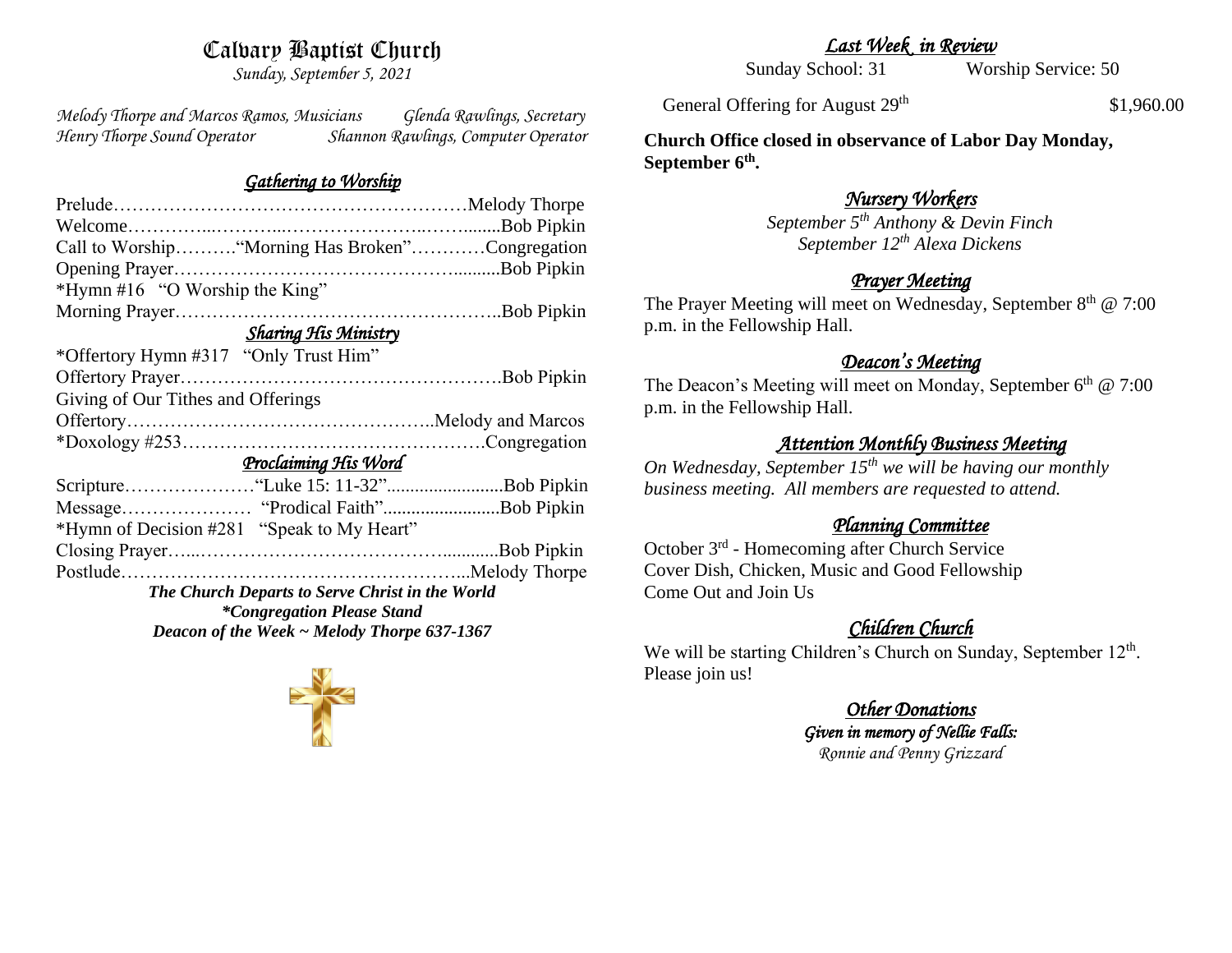# *Fall Festival*

The Fall Festival will be Saturday, October  $9<sup>th</sup>$  @ 4 p.m. to 7 p.m. We are asking for donations for Bingo prizes. We need prizes for both children and adults because we will have the children's bingo and the adult bingo again this year. You can leave the items in the Children's Church room in the Annex Building. We will also be having the Cake Walk again this year and request people donate cakes, pies, cookies, etc. the day of the Fall Festival.

# *Chrismon's for Christmas Tree*

We are still in need of Chrismon's for the Christmas Tree. Last year we were Blessed with a donation from the Youth in Memory of Melanie Topping. We would like to order more this year. If you would like to place an order an ornament in Honor or Memory of someone for the Church Christmas Tree please see information below. We will need to place the order several weeks in advance to ensure that they will arrive by the first of December.

Please note that families & friends can go together to purchase an ornament as well as Sunday School Classes, etc.

- We will have a Log Sheet and a list of the ornaments available to order.(Front corner of the church near the flag on small table)
- Please put your name on the Log Sheet with the name of the ornament as well as the person's name that you wish to honor.
- Make Check payable to Calvary Baptist Church and note that it is for the Chrismon's.
- If you have questions please see Janet Gillam or call her @ 434-637-2651



*Church Email: [calvarybc1@verizon.net](mailto:cbcemporiaoffice@gmail.com)*

*Church Website[:www.calvarybaptistemporia.org](http://www.calvarybaptistemporia.org/)*

*Bob Pipkin Email: [jrpipkin3@gmail.com](mailto:jrpipkin3@gmail.com) and Cell: 757-418-1243*